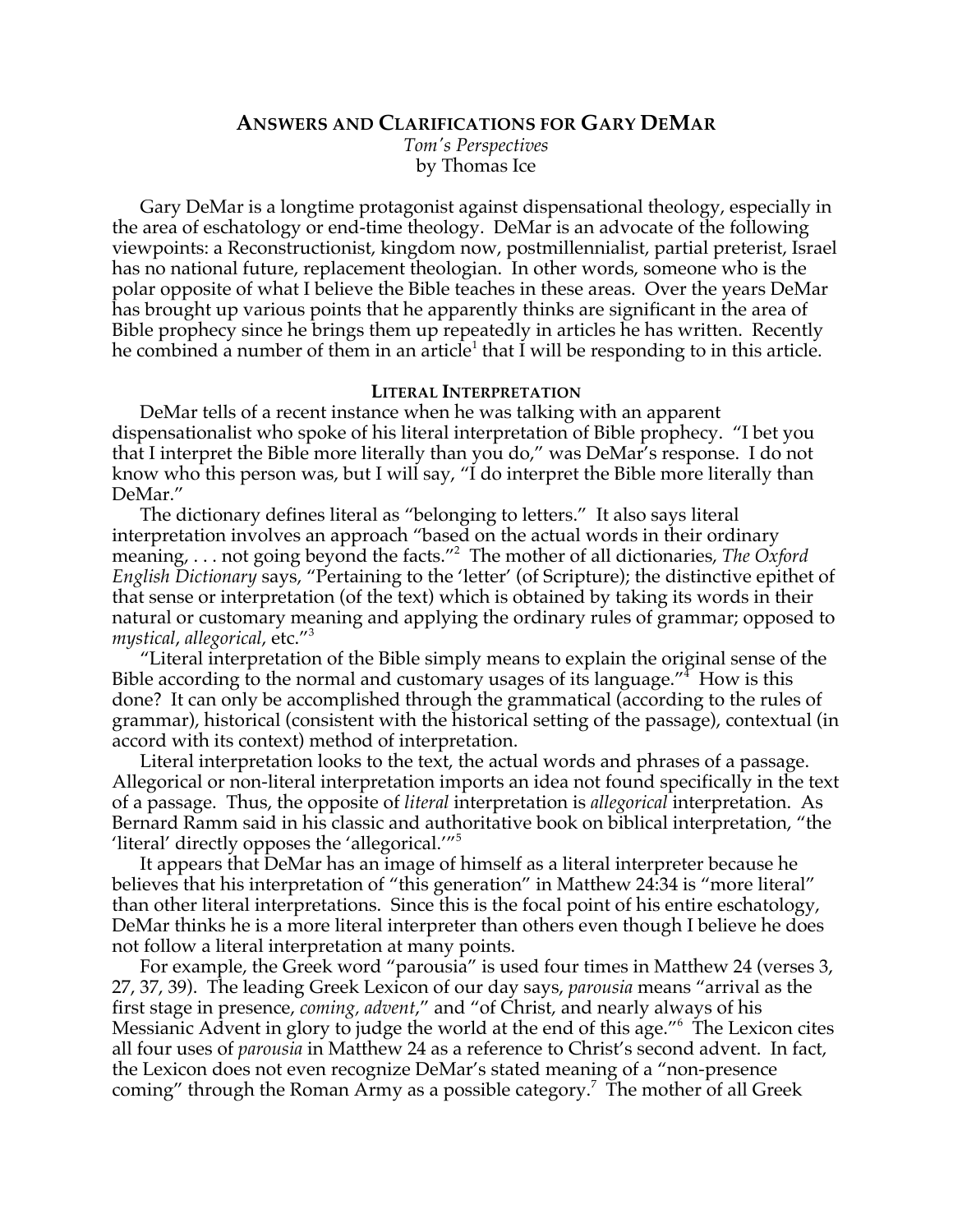word study tools, Kittle's Dictionary, in concert with the Greek Lexicon, tells us that the core idea of the word means "to be present," "denotes esp. active presence," "appearing."<sup>8</sup> Kittle's describes *parousia* as a technical term "for the 'coming' of Christ in Messianic glory."9 Thus, *parousia* carries the idea of a "presence coming," contra the preterist notion of a "non-presence coming," an invisible coming. Our Lord's use of *parousia* demands His physical, bodily presence.

We see another example when DeMar says that there were "false Christs" (Matt. 24:24) leading up to the destruction of Jerusalem and the Temple by the Romans in A.D.  $70<sup>10</sup>$  However, there is scholarly consensus that there were not false Christs or Messiahs until till around A.D. 130. H. A. W. Meyer explains:

We possess no *historical* record of any false Messiahs having appeared *previous to the destruction of Jerusalem* (Barcochba did not make his appearance till the time of Hadrian); for Simon Magus (Acts viii. 9), Theudas (Acts v. 36), the Egyptian (Acts xxi. 38), Menander, Dositheus, who have been referred to as cases in point (Theophylact, Euthymius Zigabenus, Grotius, Calovinus, Bengel), did not pretend to be the *Messiah*. Comp. Joseph *Antt*. Xx. 5. 1; 8. 6; *Bell*. Ii. 13. 5.<sup>11</sup>

#### **THREE QUESTIONS**

DeMar poses three questions that I have heard him raise for years. I have answered them in debates, which, of course he will never accept the answers. These questions are:

1. Can you give me one verse that explicitly teaches a pretribulational rapture?

2. Can you point out one verse from the New Testament that teaches that the temple will be rebuilt?

3. Where in Revelation is the seven-year tribulation found? $12$ 

The answer to the first question is Revelation 3:10: "Because you have kept the word of My perseverance, I also will keep you from the hour of testing, that *hour* which is about to come upon the whole world, to test those who dwell upon the earth." Clearly Christ is speaking to the church since these are letters to the seven churches. The church is promised to be kept out of the time of testing which is said to be the tribulation because it will be a time in which the whole world will be tested. DeMar believes this time-period refers to "the conflagration leading up to the destruction of A.D. 70, the tribulation period."13 However, his view presupposes that Revelation was written around A.D. 65, which Mark Hitchcock<sup>14</sup> and most scholars throughout church history have demonstrated is impossible. Since Revelation was most assuredly written in A.D. 95, the question for DeMar is "What does the hour of testing refer to?"

The answer to the second question is the following: Matthew 24:15; 2 Thessalonians 2:4; Revelation 11:1–2. Sorry, that was three verses! Since DeMar must presuppose preterism and an early date for Revelation, his explanations of these passages are greatly in error. Since these three New Testament statement speak of a future Temple and they could not have been fulfilled in the first century, then they all three envision a day in the future.

The answer to the third question is found in Revelation 11:2–3 and also in 12:6, 14; 13:5. Even if the length of the seven-year tribulation were not found in Revelation, it would be enough that it is spoken of in Daniel 9:27 and alluded to in Daniel 7:25.